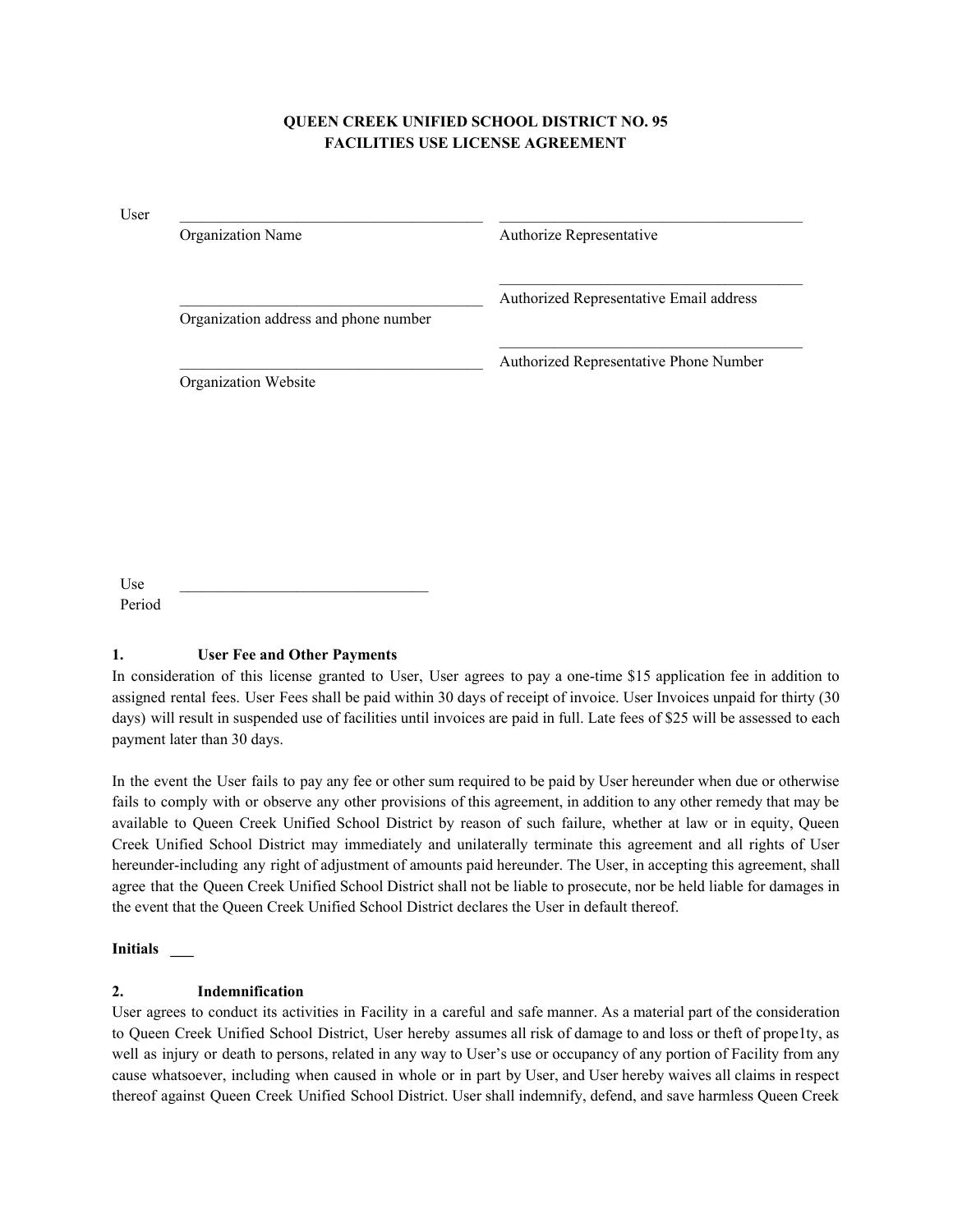Unified School District and all of its employees, agents, and representatives from any and all claims, notices of claim(s), demands, suits, actions, proceedings, loss, cost, and damages of every kind and description, including any attorney's fees and/or litigation expenses, which may be brought or made against or incurred by Queen Creek Unified School District, on account of loss of or damages to any property and/or for injuries to or the death of any person(s) arising in whole or in part out of any act or omission by User or its employees, agents, representatives, invitees, or subcontractors, or arising in whole or in part out of its and/or their use of Facility, or arising in whole or in part out of workers' compensations claims or unemployment disability compensation claims of employees of User or out of claims under similar such laws.

## **3. Mandatory Insurance Requirements**

Coincidently with the approval for use and execution of the agreement, the User shall procure and maintain in full force during the User's occupancy a policy of public liability and property damage insurance from a reliable insurance company authorized to transact business in the State of Arizona.

In addition to the User, the Queen Creek Unified School District shall be named as additional insured in the policy, which shall include a minimum of one million dollars (\$1 ,000,000) combined single-limit bodily injury and property damage liability coverage. Responsibility for obtaining such insurance coverage rests solely with the User and will be shown on the Facility Use Agreement. All outside groups using Queen Creek Unified School District facilities must comply with these requirements. Only Queen Creek Unified School District-sponsored groups that are covered by Queen Creek Unified School District insurance are exempt from these requirements.

A copy of the current liability insurance must be received by rental department prior to date of facility usage or rental will be canceled. It is the responsibility of the renter to provide a current copy of the liability insurance prior to expiration or agreement may be suspended.

## **Initials \_\_\_**

# **4. Re-leasing**

The Queen Creek Unified School District reserves the right to re-lease any portion of the facilities that become vacant during the term of any Facility Use Agreement or any area wherein the agreement therefore has been voided or canceled by either party. If the Queen Creek Unified School District re-leases because of User's default, no refund will be due first User of any sums paid in advance; e.g., the Queen Creek Unified School District may have incurred expenses in connection with the User.

## **5. Assignment and Subletting**

No User shall assign or sublet any of the facilities or any area therein or any rights under the Facility Use Agreement without prior written approval from the Queen Creek Unified School District, which approval may be granted or withheld in the Queen Creek Unified School District's sole and absolute discretion.

## **6. Alteration of Premises**

Each User shall take the premises in the condition found, and in the event any User finds it necessary to remove or change the location of any stage, rigging, or equipment, such changes shall be made at the User's expense, and the User shall agree to change all such equipment, stages and rigging back to the condition in which same was found. No User shall make any such changes or alterations without prior written approval from the designee from the Queen Creek Unified School District.

## **7. Damage to Buildings and Contents**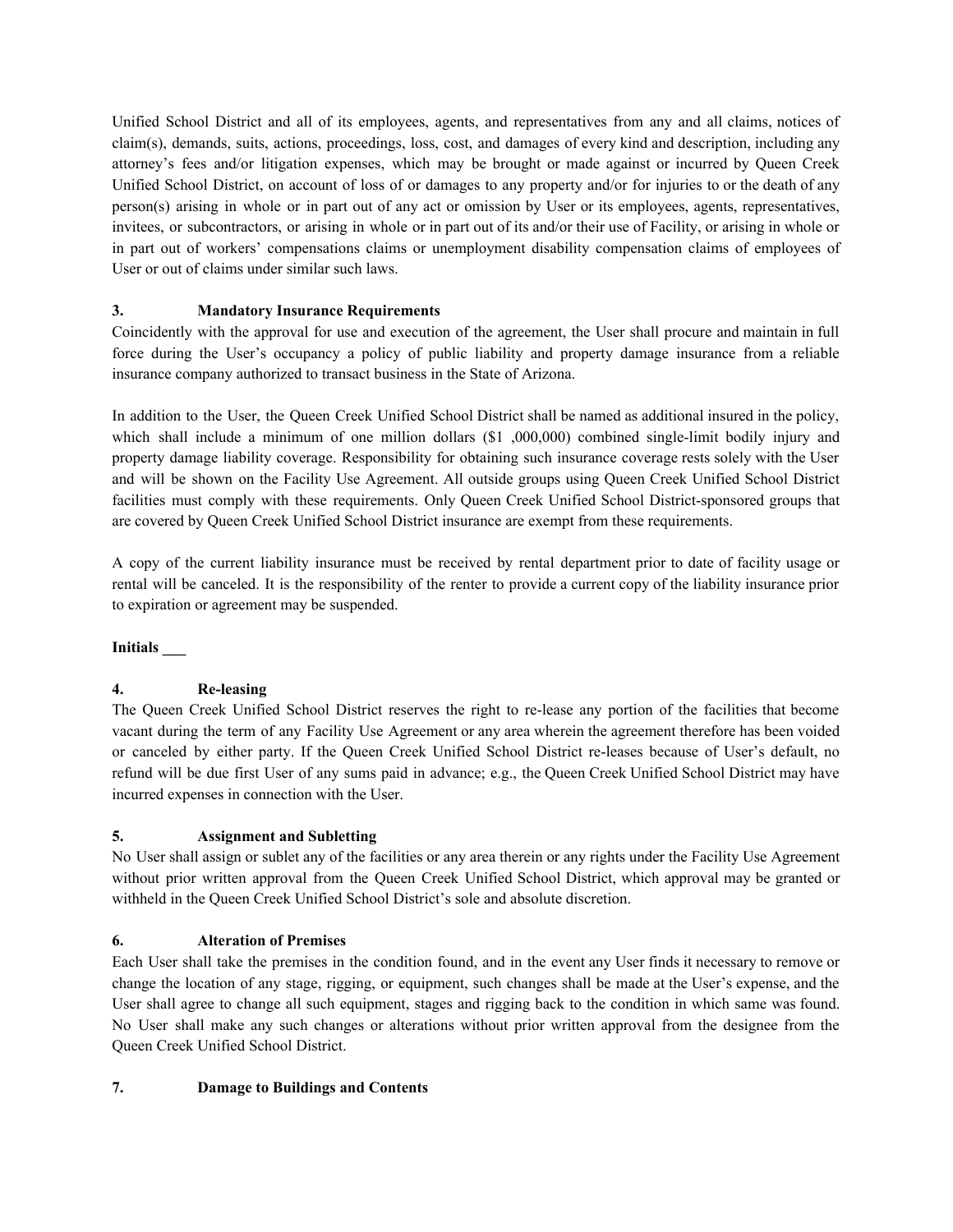The User using the facilities shall be responsible for the payment of any and all damage to the buildings, furnishings, fixtures, equipment, etc. sustained from such use, whether caused by the User or the User's patrons, ordinary wear and tear accepted.

Damages to facilities resulting from use by the organization shall be repaired by the Queen Creek Unified School District and will be billed to the organization. Failure to pay for the damages may be cause for canceling the use agreement. In the event legal remedies are necessary, User may be responsible for costs incurred.

No decorative or other materials shall be attached to any par1 of the building so as to damage the building. All decorative or other materials shall be of a noncombustible type or shall be suitably treated with a flame retardant approved by the fire department. Nor shall any persons bring, exhibit, or set off fireworks or explosives on the premises.

# **8. Machinery, Flammable Liquids, and Electricity**

No person shall erect any engine, motor, rocket, or other machinery on the premises, nor use any gas, electricity, flammable liquid, or charcoal therein without written approval from the designee. The Queen Creek Unified School District electrician or his representative must make all electrical connection of any kind, and Queen Creek Unified School District personnel approved by the designee, must operate all Queen Creek Unified School District equipment at User's expense.

# **9. Obstruction of Doors, Passageways, Sidewalks, Corridors, or Lobbies**

No portions of the sidewalks, entries, passageways, doors, aisles, elevators, vestibules, windows, ventilators, lighting fixtures, fire lanes or hydrants, or ways of access to the public utilities of the premises shall be obstructed or caused to be obstructed, or caused to be used for any purpose other than that originally intended by the Queen Creek Unified School District. Any damage resulting from the misuse of any portion of the premises shall be repaired by the Queen Creek Unified School District and billed to the User.

# **10. Liability for User Property**

The Queen Creek Unified School District shall not be liable for any loss, damage, or injury to properties of any kind that are shipped or otherwise delivered to or stored in or on the premises. Properties shall not be delivered until the User has made proper arrangements for receiving, handling, and storage of such material.

## **11. Lost or Misplaced Articles**

The Queen Creek Unified School District shall have the sole right to collect and have the custody of articles left on the premises by the User's patrons and to provide the disposition thereof. Such articles shall be kept on the premises for sixty (60) days and then disposed of, as the designee deems advisable. The Queen Creek Unified School District shall assume no responsibility for losses suffered by the User or the User's agents, servants, or employees that are occasioned by the theft or disappearance of equipment, articles, or other personal property.

## **12. Abandoned Equipment**

Any equipment or effects of the User remaining on the premises for more than ten (I 0) days after the expiration of the agreement shall be deemed abandoned and shall be disposed of by the Queen Creek Unified School District's designee as deemed advisable by the Queen Creek Unified School District.

## **13. Entrance and Exit**

All persons shall use and all articles shall, exhibits, fixtures, displays, and other equipment shall be brought into and out of the building only at designated entrances and exits. Vehicular traffic or parking in areas on the premises not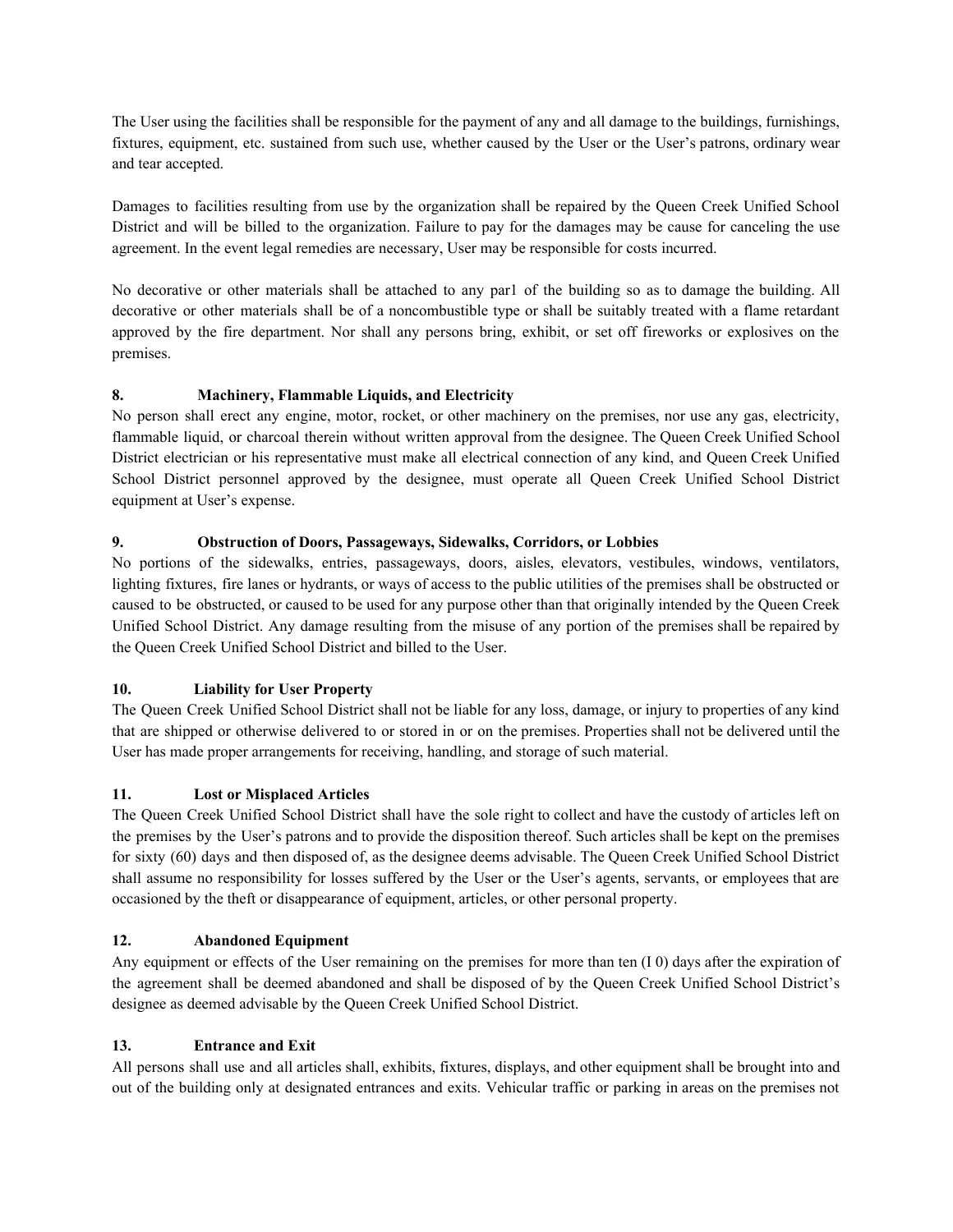designated for such purposes shall require prior approval by the designee of the Queen Creek Unified School District. If no approval, vehicles may be towed at User's expense.

#### **14. Permits and Licenses**

The User has the responsibility to obtain any additional permits and licenses required by, and shall permit inspection by, appropriate personnel, e.g., health permits or inspection by the fire marshal.

## **15. Security and Safety Patrol**

The User shall employ, through the Queen Creek Unified School District and at the User's expense, such security and safety personnel as are required and approved by the designee. The Principal and/or designee of the Queen Creek Unified School District will determine the necessity of security and safety personnel.

## **16. Observance of the Law**

The laws of the State of Arizona, the courts of which state shall have jurisdiction of the subject matter hereof, shall govern this agreement. The User of the facilities shall comply with all laws of the United States and the State of Arizona and with all applicable city ordinances, including any rules and regulations for the facilities under the charge and control of the Queen Creek Unified School District. Violations by the User may result in cancellation of the agreement and discontinuance of the use of the facilities.

To the extent User's use of the facility involves the performance of copyright protected material or the recording of such performance, User agrees to obtain any necessary copyright licenses or permissions associated with such performance and any recording of such performance by the User or any individual acting on behalf of the User. In the event a claim is made against the Queen Creek Unified School District arising out of any alleged copyright infringement as a result of User's use of the facility, User agrees to indemnify and hold the Queen Creek School District harmless from any and all damages, including attorney's feels. In the event of any action, suit or proceeding arising from or based upon the agreement brought by either party hereto against the other, the prevailing party shall be entitled to recover from the other its attorneys' fees in connection therewith in addition to the costs of that action, suit or proceeding.

## **17. Objectionable Performances of Persons**

Any use of the facilities that is contrary to public policy or that is not in the best interest of the Queen Creek Unified School District, or is in any violation of any law, shall be a violation of the agreement, and any performer or any other person whose conduct is objectionable, disorderly, or disruptive to facility use, or in violation of any law, shall be refused entrance or shall be immediately removed from the premises by the Queen Creek Unified School District's designee.

## **18. Relationship**

The parties agree that neither User nor any employees or other personnel of User will for any purpose be considered employees of Queen Creek Unified School District, and with respect to User and any employees or other personnel of User, Queen Creek Unified School District shall not be responsible in any manner for the supervision, direction, and control of User and/or any of its employees or other personnel, the payment of salary (including the withholding of income taxes and social security) of any such employees or other personnel, and/or provision of workers' compensation and disability benefits for any such employees or other personnel.

## **19. Signs, Poster, and Literature**

The licensee shall not post or permit to be posted any sign upon said premises or anything that will tend to injure, mar, or in any manner deface said premises, and will not permit nails, hooks, adhesive fasteners, tacks, or screws to be installed on any part of the building or premises. Signs may be posted only on billboards provided for such use,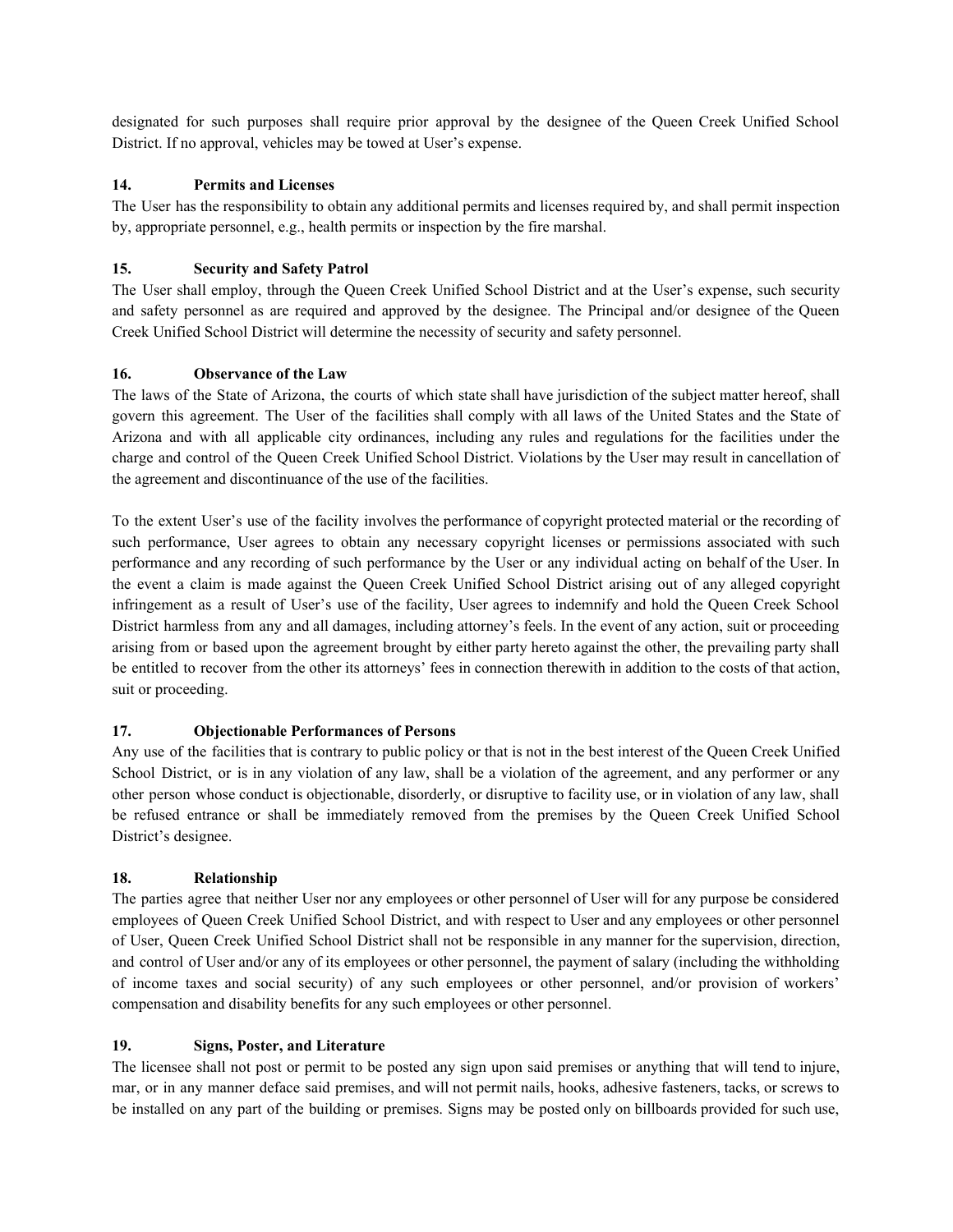and all signs advertisements, poster, etc., must be related to the performance or exhibition to be given on the premises. The hanging of pictures, banners, or any other items on walls or draperies requires prior written approval by the designee of the Queen Creek Unified School District.

The User shall not distribute or circulate or permit to be circulated any advertising matter or program at the entrance to or on any part of the premises that does not pertain completely to the immediate attraction. Such material must have prior approval from the Queen Creek Unified School District's designee, and at no time shall any such advertising matter or programs be distributed or circulated on parking facilities or sidewalks adjacent to the facilities.

# **20. Advertising**

All advertisement of performances and/or attractions for which an admission is to be charged must state the total admission prices. The User shall not advertise any performance or the appearance of any performer unless and until agreements between all parties involved have been properly executed prior to signing the agreement with the Queen Creek Unified School District. All advertising must clearly state the sponsoring agent.

# **21. Facility Capacity**

Persons will not be permitted inside any facility in excess of its established capacity. Enforcement of the requirements rests solely with the User.

# **22. Suspension of Use**

Queen Creek Unified School District may, by written notice, direct User to suspend its use of the facility for such period of time as may be determined by the Queen Creek Unified School District to be necessary or desirable. Upon receipt of such termination notice, User shall immediately discontinue use to the facility under this agreement. Payment for use already completed or in process at the time of the notice of termination is received shall be adjusted between Queen Creek Unified School District and User in a fair and reasonable manner, but shall exclude any allowance for unperformed use or anticipated profits thereon.

# **23. Termination of Use**

The Queen Creek Unified School District has the right to terminate this Agreement in the event the User or the User's representative is found to be in violation of this Agreement, Queen Creek Unified School District rules, regulations, or procedures, or the User's use is found to interfere with the Queen Creek Unified School District's normal business operations. The User will be given written notification of the cause for termination of the agreement and the date on which the User is to discontinue use of the Queen Creek Unified School District's facilities.

In case of fire, casualty, or other unforeseen occurrences that render impossible the fulfillment of an agreement by the Queen Creek Unified School District, said agreement shall be immediately terminated by the designee of the Queen Creek Unified School District. In such cases, payments shall be paid only for the time the premises are actually used. The User shall waive any and all claims for damages in the event of such termination.

# **24. Conflict of Interest**

The parties understand that this Agreement is subject to cancellation pursuant to A.R.S. 38-511, without penalty or further obligation on the part of the Queen Creek Unified School District, if any person significantly involved in initiating, negotiating, securing, drafting, or is in effect, an employee or agent of User, in any capacity, or a consultant to User, with respect to the subject matter of this agreement.

## **25. Priority of Queen Creek Unified School District Activities**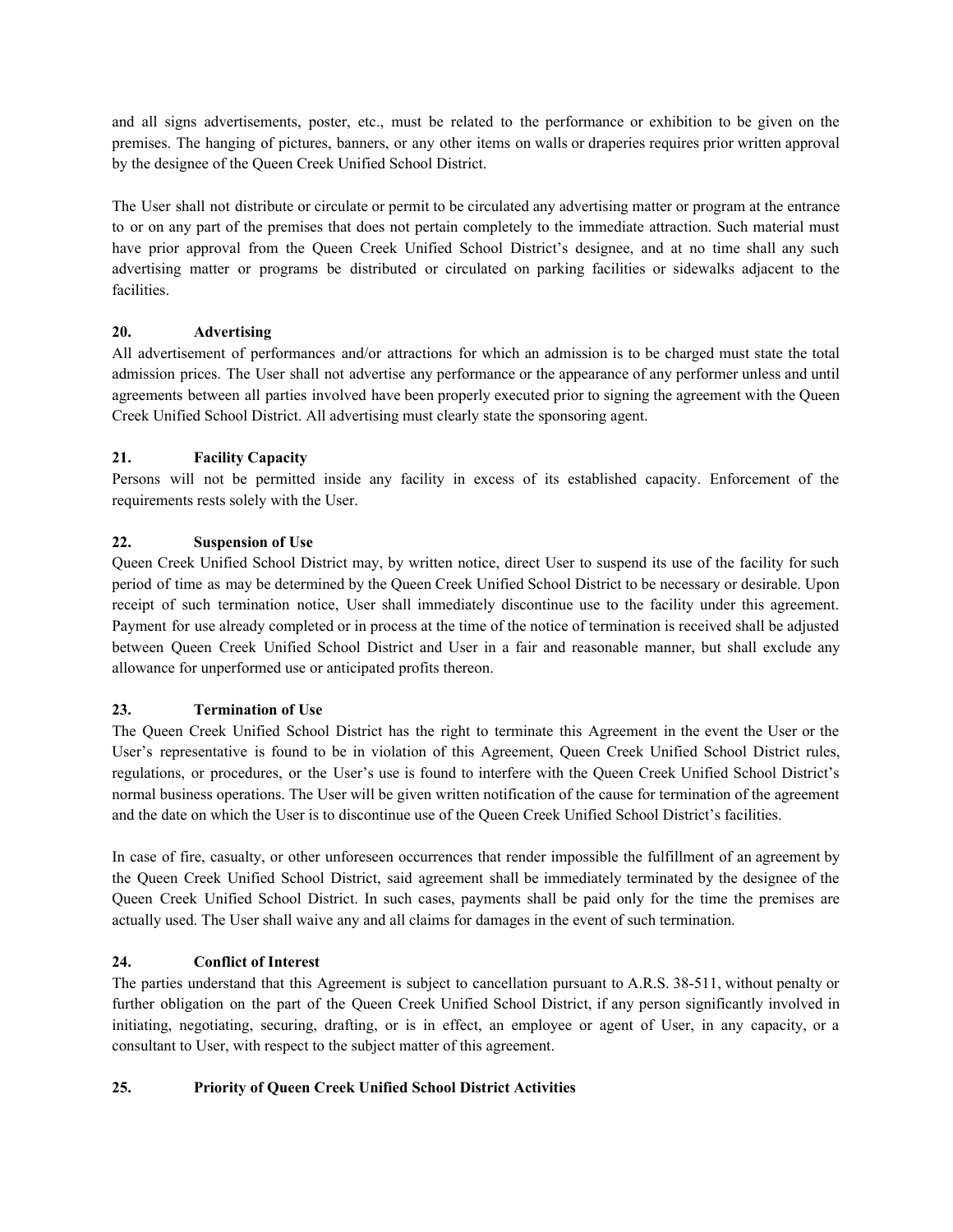If unexpected or unplanned Queen Creek Unified School District activity is planned after a facility has been scheduled for an outside agency program, the Queen Creek Unified School District activity will take priority. The District should: (1) make every effort to both inform the outside agency of this situation as soon as possible and preferably no later than forty-eight (48) hours before the Queen Creek Unified School District activity is scheduled to take place; and (2) make every effort to find an alternative location for the outside agency sponsored activity, preferably (48) hours before the activity is scheduled to take place.

#### **26. Cancellation**

Five (5) business days written notice is required for cancellation of the agreement by the User. Notice must be stated in writing and sent to the QCUSD Facility Rental Department. Failure to provide five (5) business days written notice will result in a \$25.00 penalty per use. Additional custodial charges may apply.

In the event that a rental is canceled for unsafe weather conditions or a safety hazard, the Queen Creek District Facility Department representative will contact the renter by phone and email. The User will not be assessed a rental fee for the cancellation.

#### **27. Amendments to Contract**

Any and all amendments/changes to an existing invoice/agreement must be submitted in writing on a Request for Use of Facilities application form and submitted to the Queen Creek Unified School District's designee within five (5) business days of the date of the change. These changes shall be subject to the approval of the Queen Creek School District's designee and Principal and shall be considered binding in the same manner as a full invoice/agreement.

#### **28. Specific Terms of Use**

User agrees to take good care of the facility and any equipment and furniture located therein, and to leave the facility, including any fields and/or related facilities, at all times in as good order and condition as existed prior to User's use thereof. As applicable, User shall properly prepare and maintain field and related facilities during the period of their use and return the fields and facilities at the end of the rental period to the same condition as when the facilities were assumed. Use of facilities, including field preparation and maintenance, shall not interfere with normal school operations. It shall be the judgement of the building principal as to whether there is assumed damage during the use period. Any repairs related to damage during rental or expenses related to restoration will be assessed to the User the by invoice.

User shall supervise all persons in attendance at rental activities, and provide adult supervision for children and adults in the areas of use including parking lots, bathrooms and related surrounding areas. User is responsible for overseeing all related participants of the organization's event.

Users shall remain in the licensed facility use area as defined above and may not occupy or attempt to occupy any other location(s) (i.e., moving fields or classrooms) without express written approval of the Facility Rental Department representative.

No modifications to facilities shall be made without prior written approval of the Superintendent. Any approved permanent modifications shall become the property of the District.

Professional and appropriate behavior is expected of all participants and coaches associated with the renter organization.

The use of tobacco or tobacco related products in any form, are prohibited at any facility.

Drinking of alcoholic beverages or gambling anywhere in or on the premises is prohibited.

Food and drinks shall not be allowed inside school gymnasiums.

The use of school equipment or supplies shall not be permitted without permission of the designee as outlined in this agreement/invoice.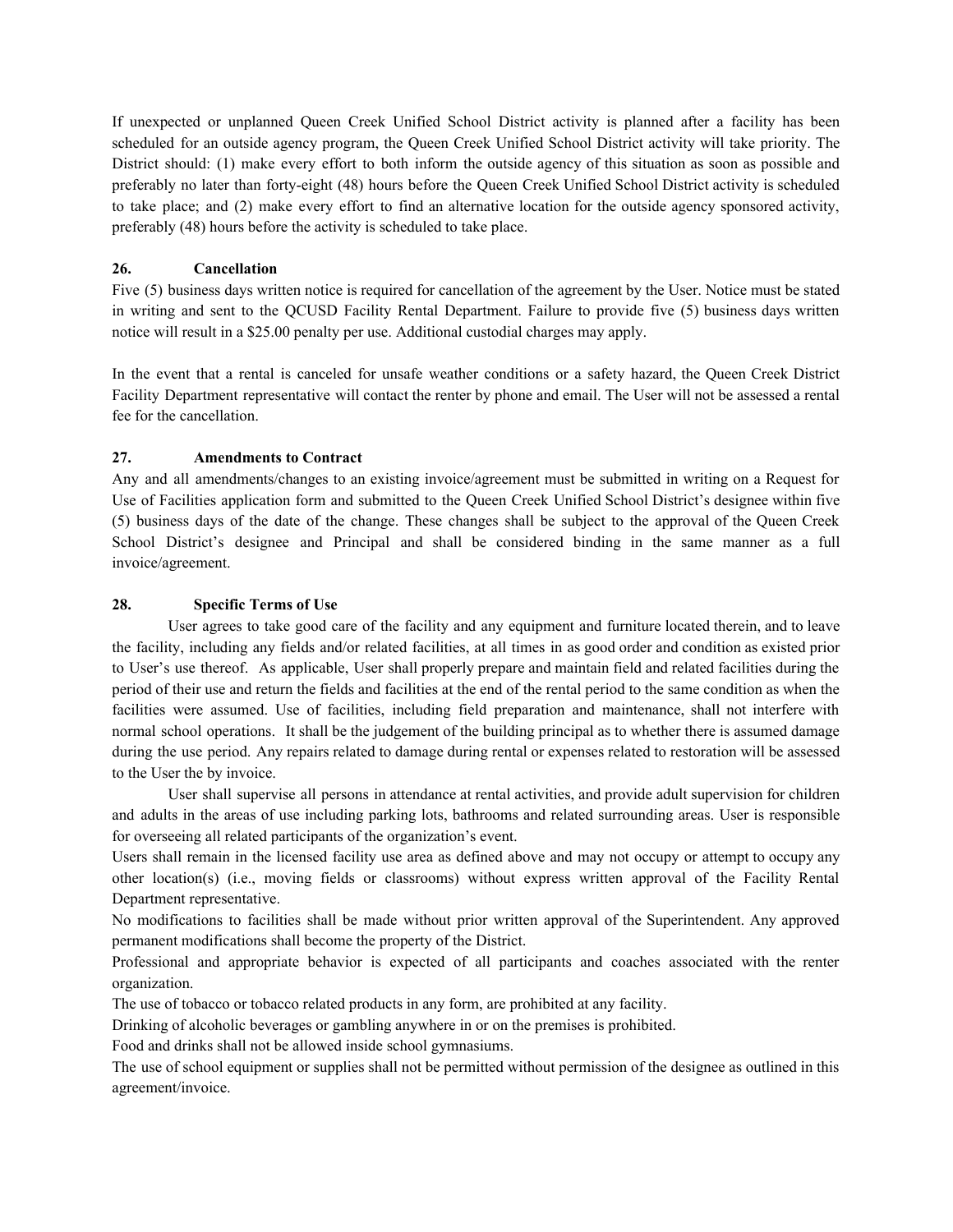Facilities must be vacated by 9:30 P.M. unless permission is otherwise granted specifically in the agreement/invoice. It is the responsibility of the User to see that this requirement is administered.

The Queen Creek Unified School District's designee may require the User to provide additional adult supervision, custodial support, or security, as the Queen Creek Unified School District's designee deems appropriate. When facilities are used by any organization during hours outside of the normal workday, or during a time when a staff member is not normally present, a Queen Creek Unified School District employee must be present. Compensation for employees will be in addition to facility use fees. Payment to employees will be made by the Queen Creek Unified School District and billed to the User according to the fee schedule.

Violation of any of these Specific Terms of Use, or terms of this Agreement, may result in a cancellation of the agreement and jeopardize approval of future rental requests.

#### **Initials \_\_\_\_**

## **29. Use of Queen Creek Unified School District Kitchens**

No Queen Creek Unified School District kitchen facility shall be used except as specifically outlined by the Director of Food Services and approved by the Queen Creek Unified School District's designee. Charges for food served and/or staff necessary to serve food shall be established by the Director of Food Services, approved by the Queen Creek Unified School District's designee, and paid directly to the Food Services Department.

#### **30. Special-Interest Groups**

Setup and rearranging of chairs, etc., is the responsibility of the User. The storing of paraphernalia may be a part of this agreement, contingent upon space availability at the designated site. A fee shall be charged for the storage of equipment/paraphernalia. The fee shall be based upon the monthly cost per square foot of space utilized.

#### **31. Facility Space**

To take proper care of the facility space rented and complementing facilities during the period of their use and to return the facilities to the Queen Creek Unified School District no later than the day following the last scheduled day of the approved agreement in good condition, less normal wear and tear (as judged by the Principal and the Queen Creek Unified School District's designee). If facilities have not been restored to original condition by the day following the last scheduled activity, the Queen Creek Unified School District shall restore the facilities, and the cost of such restoration shall become the financial obligation or User. Should said obligation exceed the deposit on file with the Queen Creek Unified School District, the balance thereof will be billed to the organization and must be paid within the period set forth in the invoice from the Queen Creek Unified School District. Failure to meet this payment obligation within a reasonable amount of time shall constitute proper reason for disallowing further use of the facilities by User.

· 31.1 A concession stand shall be opened for operation only with prior approval by the designee, and only on dates when dates are regularly scheduled.

· 31.2 The User must be responsible for the upkeep of the playing fields.

· 31.3 That glass containers and other breakable articles shall not be distributed by the concession stands.

· 31.4 That public address systems, when used, shall be operated with a volume setting low enough to avoid disturbance of households in areas adjacent to the schools. Excessive loudness, unnecessary announcements, and extraneous comments are to be avoided.

· 31.5 That no team practice or regularly scheduled game shall begin at such time as to interfere with the school program at any site.